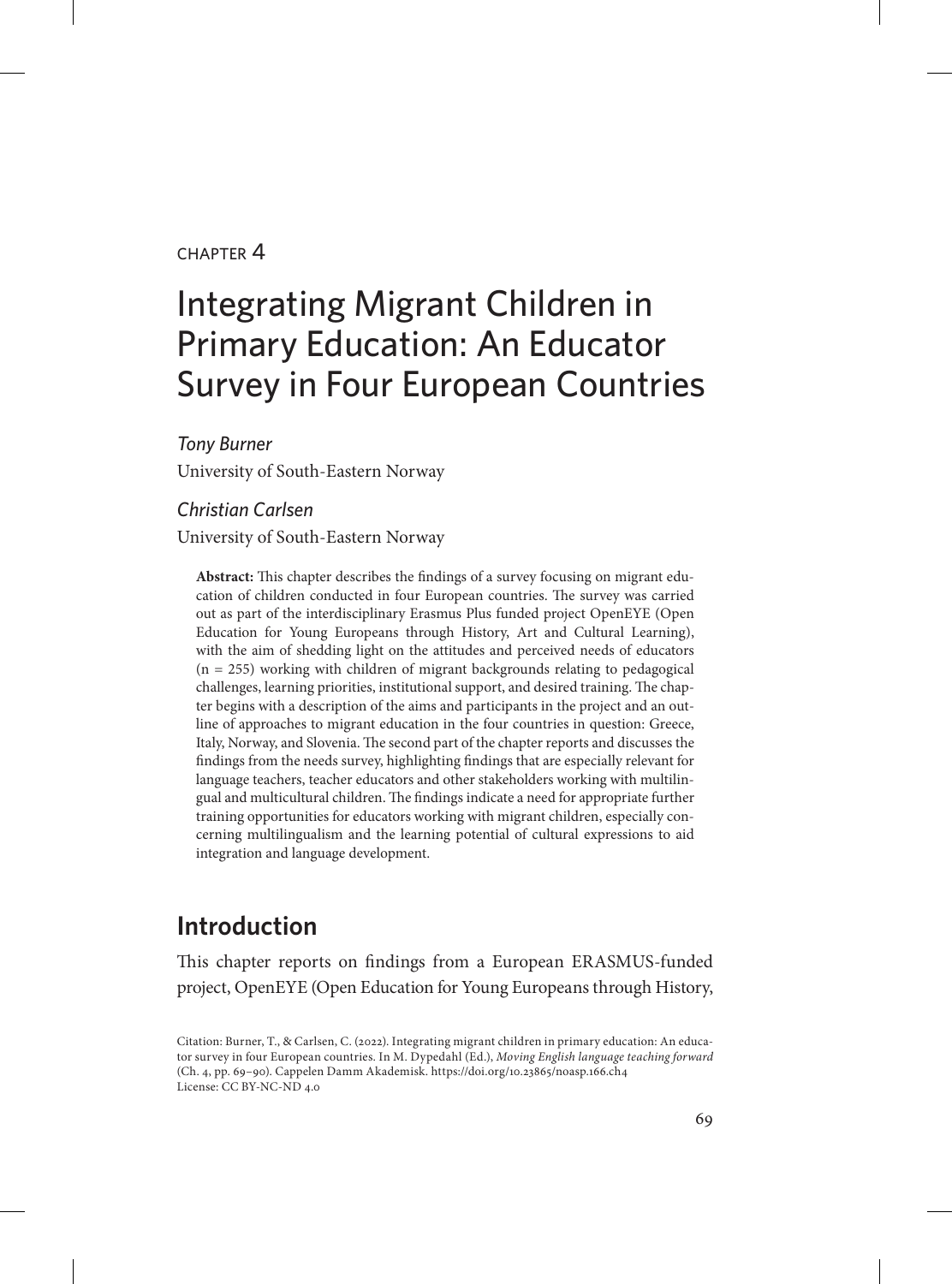Art and Cultural Learning), an interdisciplinary project that includes stakeholders in four countries: Greece, Italy, Norway, and Slovenia<sup>1</sup>

The project was designed in response to the refugee crisis in 2015–2016, which led to increased migration to all four countries involved, and which produced questions relating to appropriate educational models and approaches for migrant children renewed currency and urgency. The topic is highly relevant still today, not least due to the recent outbreak of war in Europe. In addition to educational specialists from the University of South-Eastern Norway, who have coordinated the project, this interdisciplinary project involves a primary school and continuing education center from Slovenia, the Museum of Natural History in the province of Livorno, Italy, the Museum of Greek Children's Art as well as a research consultancy institution in Greece.

The aim of the OpenEYE project is to enable educators in primary school education (formal and non-formal) to support migrant children in language learning and integration in their school and community. The project develops and tests learning methodologies and tools based on cultural expressions (music, dance, heritage, painting, storytelling, theater etc.) that will be applied in formal and non-formal primary education in order to help migrant children integrate in their new communities in the respective four countries. Although the aims of the project are crosscurricular, i.e., they relate to language learning and intercultural learning in all subjects, they are not least timely for English Language Teaching (ELT) in second and foreign language classrooms.

The present chapter reports and discusses findings from a survey carried out initially in the OpenEYE project to gain insight into the stakeholders' attitudes, practices, and needs regarding the integration of migrant children. Attitudes and self-perceived practices are important to study, since research indicates that there are inconsistencies and sometimes contradictions or incompatibilities in what educators express (De Angelis, 2011). Moreover, attitudes and self-perceived practices mutually

<sup>1</sup> We would like to thank the project partners for collecting and reporting data from their national contexts: PRISMA Center for Development Studies (Greece), Provincia di Livorno (Italy) and Izobrazevalni Center Geoss d.o.o. (Slovenia).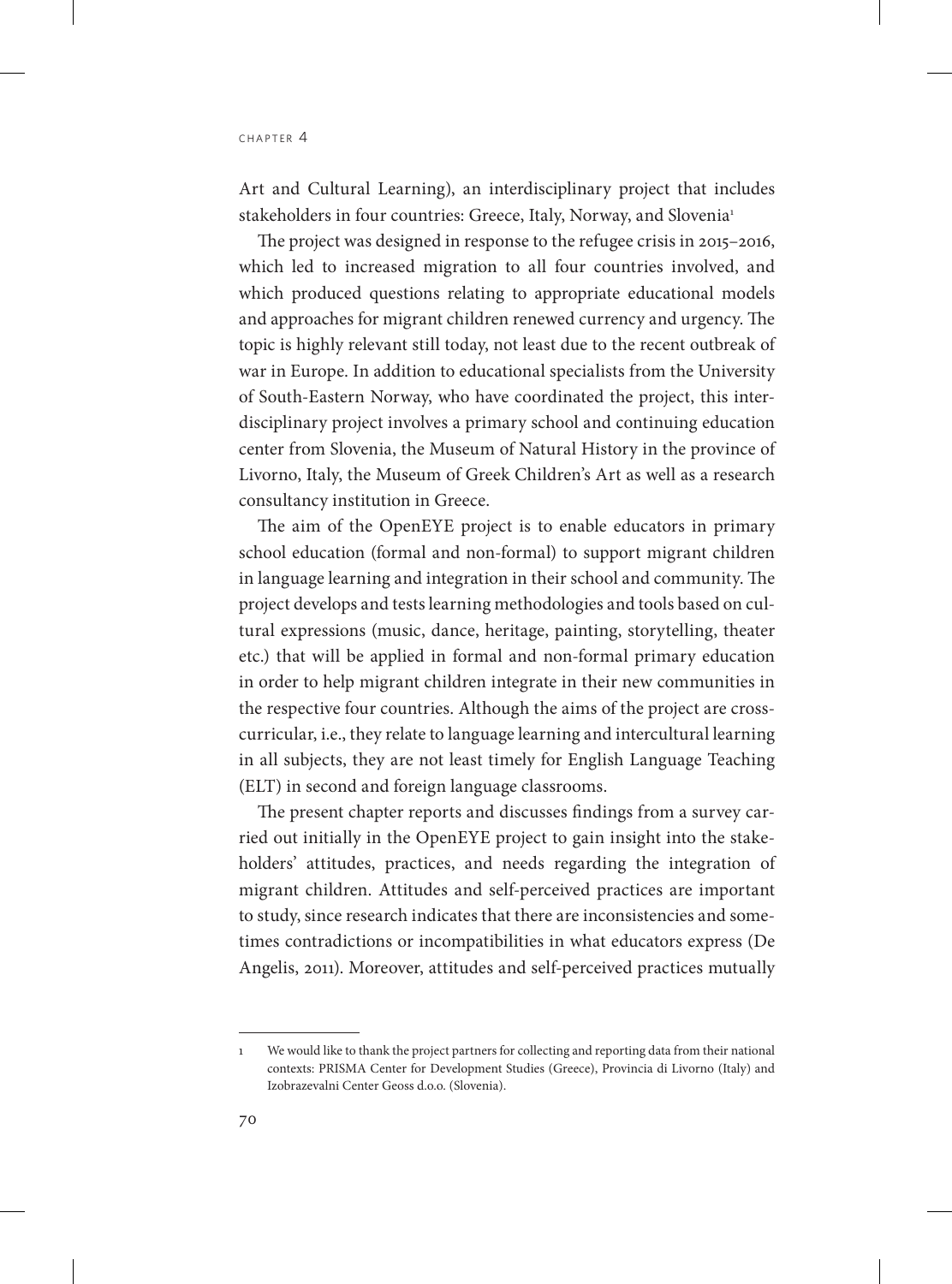influence actual practices (Barcelos & Kajala, 2013). The study concentrates on the following research question:

What are educators' attitudes and practices in four European countries regarding the integration of migrant children and use of cultural expressions to promote integration?

We will describe the findings and discuss their relevance for language teaching in general and ELT in particular.

## **Integration and the use of cultural expressions**

In recent years, the population of children in Europe has become increasingly diverse both linguistically and culturally, leading to what Vertovec (2007) refers to as *superdiversity* or *trans-culture*. Educators need to adapt to super-diverse, or pluralistic, groups of children (García, 1991), since all children have the need to be acknowledged, cared for, and appreciated (Honneth, 2006). This requires active measures on the part of educators to facilitate integration, for example in intercultural education, where various cultures, languages, backgrounds, differences, and similarities are highlighted and discussed (Lahdenperä, 2004). Amongst other things, educators need to engage in conversations with the children through which intercultural understanding can be developed and reflected by their own practices. Not surprisingly, children who experience intercultural education where their backgrounds are acknowledged and used, and where education is adapted to their needs, have a higher chance of feeling included and being successful in school (Persson & Persson, 2012).

Intercultural education is important for migrant children in particular since they are often socially, economically, and politically marginalized (Gearon et al., 2009). However, as argued by Miller (2004), *all* schools have a moral obligation to provide such education that provides conditions which challenge the marginalization of migrants. According to this view, integration means using teaching and learning methods that address all learners, taking care not to exclude or marginalize migrant children due to language or culture requirements which cannot be expected of them.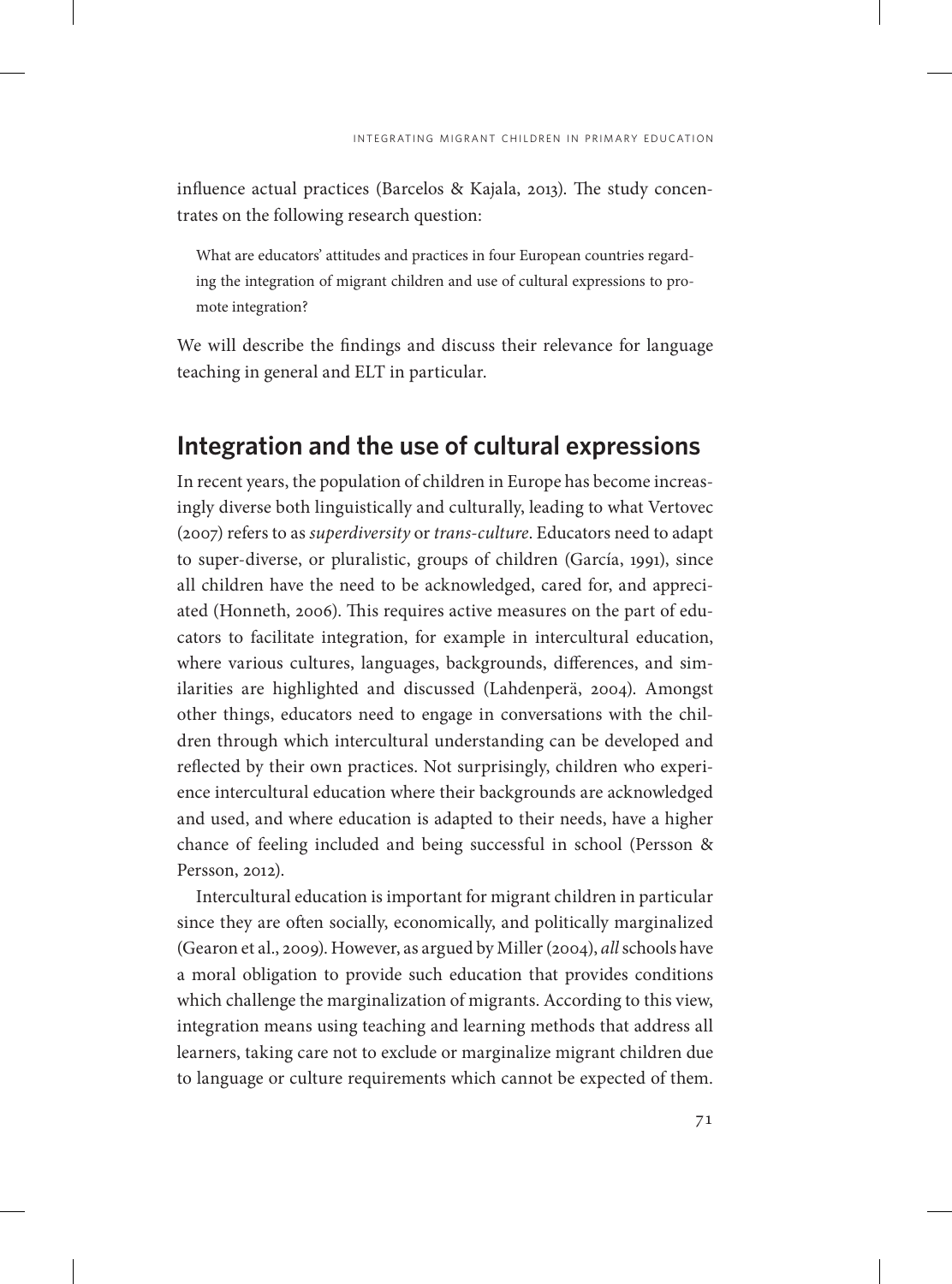The importance of intercultural pedagogical approaches is reflected in the Common European Framework of Reference for Languages, which is used as a basis for language curricula throughout Europe (Council of Europe, 2001). We would like to extend these principles to non-formal educational settings, such as museums and libraries that offer educational workshops for children, since children learn, play, and interact with others in several other contexts in addition to a formal school context.

Before the 1990s, it was not uncommon to consider language and culture studies as separate entities; from the 1990s onwards, the strong relationships between language learning and culture have been highlighted and elaborated on (e.g., Byram, 1997; Kramsch 1993). However, studies on teachers' attitudes towards intercultural language teaching in various national settings indicate that while teachers are generally positive towards such an approach, few say that they pursue this in their day-today teaching (Oranje, 2021). This may be due in part to a lack of emphasis on this area of language teaching in teacher education programs in the past. However, a growing number of empirical and theoretical research, as well as pedagogical textbooks on the topic, indicate increased interest and emphasis on the practical implications of this area of language teaching (e.g., Dypedahl & Lund, 2020; Houghton et al., 2013; López-Jiménez & Sánchez-Torres, 2021).

A core assumption of the OpenEYE project is that a focus on cultural expressions, i.e., history, art, and culture, can be especially useful in supporting learners with highly diverse linguistic and cultural backgrounds. In the areas of second and foreign language learning, literature, storytelling, film, and drama are established tools for developing linguistic and intercultural competences. Literature and film have traditionally been valued both because they provide authentic examples of language use and because they can provide insights into different cultures and differing individual perspectives (see for example Bland, 2020; Heggernes, 2021; Villanueva, 2020). These objectives have also been at the core of drama-related approaches in language learning. Research has indicated that drama can in an especially effective way challenge learners to step into different situations and viewpoints in addition to communicative skills, including vocabulary range and fluency (see for example Wagner, 2002).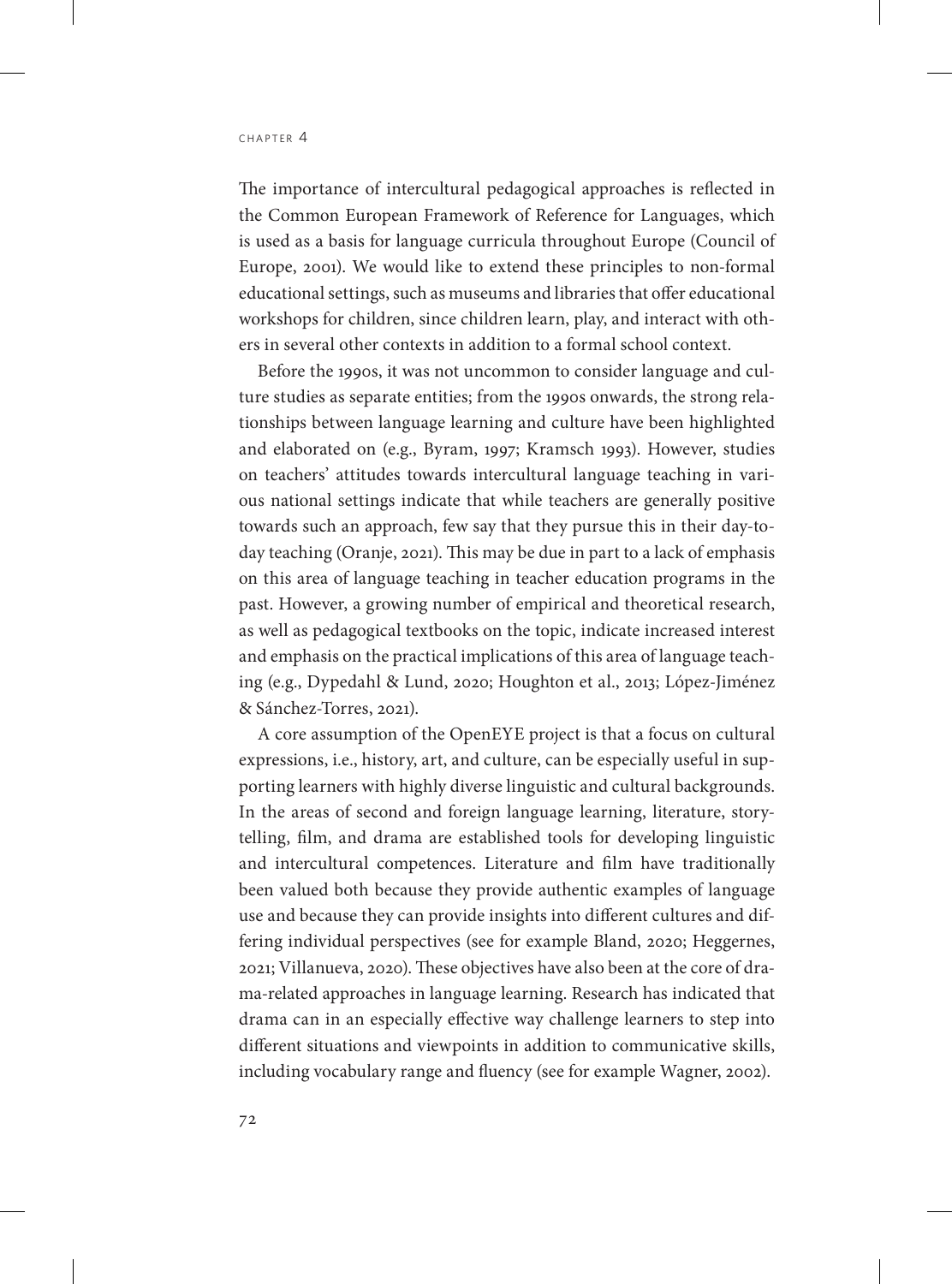Visual approaches in language teaching represents a notable strand of research on multilingual and intercultural education. Together with his colleagues, Jim Cummins has developed the concept of "identity texts" with the aim of fostering linguistic and cultural inclusion (Cummins et al., 2015). Several recent studies have examined the benefits of this approach in highly diverse multilingual classes (e.g., Kalaja & Pitkänen, 2020; Krulatz & Iversen, 2019). Kalaja and Pitkänen-Huhta (2020) provide a review of research on "arts-based methodologies" which highlights the usefulness of visual narratives for exploring learners' subjective and lived experiences with multilingualism in the context of the EFL classroom. Art-based approaches such as these exploit the pedagogical benefits of multimodal texts, where relationships between image and text are central, both as objects of study and as tools for language learning (Rimmereide, 2020). Like drama, art helps learners to visualize language, thereby vitally supporting the cognitive processes of language acquisition, particularly for young learners.

# **Context**

The effort to integrate migrant children into the primary school system, has in recent years placed the partner countries' educational authorities and schools under considerable stress; in Greece and Italy, the need to integrate great numbers of children – especially after 2015 – was urgent and put pressure on the respective educational systems, while in Norway and Slovenia the need to integrate newcomers to the educational system has put schools under pressure, especially in areas with a high concentration of migrant children. Key features of the national frameworks for the integration of migrant children into primary education are presented below.

#### Greece

Based on the core principle that every child has both a right and obligation to go to school, the Greek Ministry for Education formulated a plan in 2016 for the integration of children up to the age of 15 to the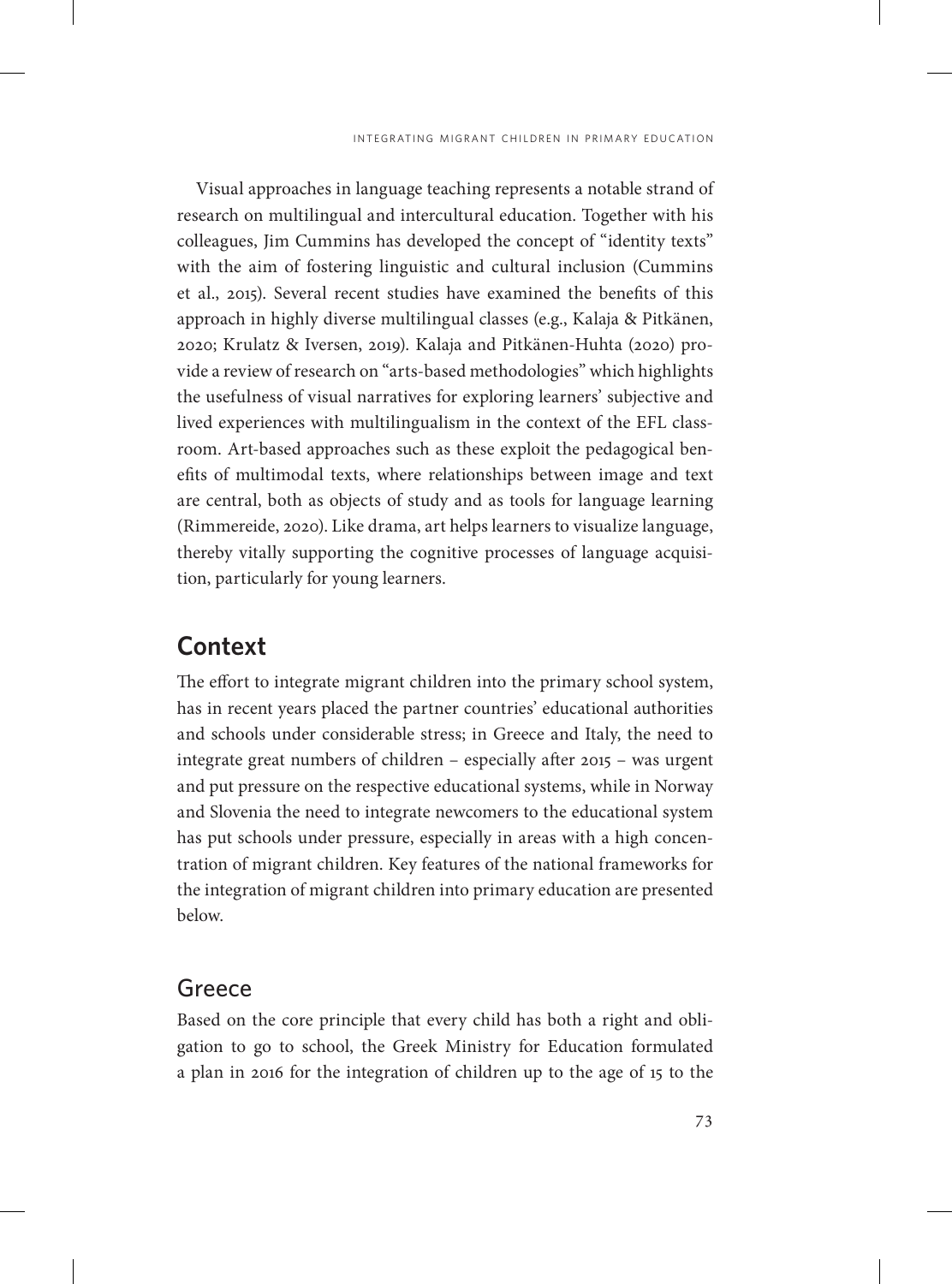national school education system (Ziomas et al., 2017). Daily 4-hour afternoon classes (Reception Classes) on the Greek language, English, Math, and cultural activities were introduced in selected public schools, while Education Coordinators were introduced at the refugee camps to assist children in attending school.

In parallel to the processes and tools put in place by the Ministry for Education, NGOs and cultural organizations (e.g., museums) support migrant children with their integration in the formal school education through non-formal learning activities that usually take place either in the camps or in the organizations' facilities; these focus on developing the language skills of the children in Greek as well as providing them with psychosocial support.

#### Italy

In Italy, it is established by law that migrants present in the national territory have the right to education regardless of residence status in the same forms and ways provided for Italian citizens. Migrant children must be enrolled in the class according to their age and considering their skills, abilities, preparation, and courses attended or qualifications acquired in their country of origin. A board of teachers located at each school decides how to adapt teaching for individual students, creating a personalized education plan for each child. While the authority given to schools to define their own methods and criteria gives them the flexibility necessary to cope with the heterogeneous nature of migrant children in Italy, it results in a lack of a clear common strategy.

In addition to formal education, it is quite common for migrant children to attend other educational institutions, both public (libraries, museums, regional or local services) and private (NGOs, private educational agencies), which provide extra language classes and/or special activities.

#### Norway

In Norway, children who do not speak Norwegian or Sami at home have a right to individual language support in Norwegian at school. Migrant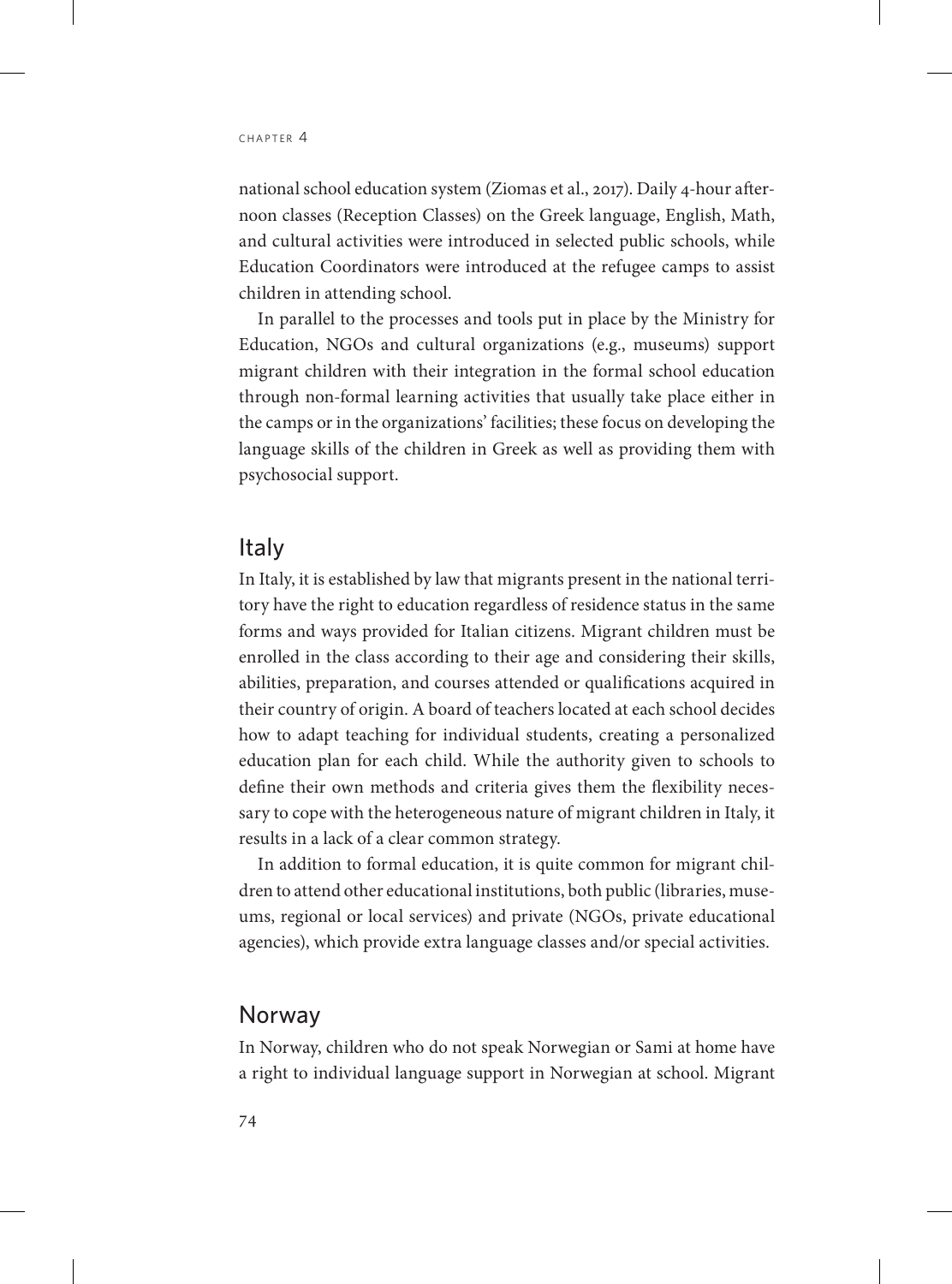children in Norway receive different types of schooling depending on the model chosen by the local municipality in primary and lower secondary education (Ministry of Education and Training, 2012). One of the three models below providing different levels of integration into the mainstream schools is usually adopted by municipalities for integrating migrants:

- A partly integrated model, in which migrant children are placed in a mainstream class of a school but receive part of their learning in separate groups.
- A non-integrated model in mainstream schools, where migrant children attend introductory classes based in mainstream schools, but most commonly receive all their teaching in a separate class.
- A non-integrated model in reception schools, where migrant children receive separate teaching based in a reception school for up to two years before transferring to mainstream schools.

The main criterion for transferring a migrant child to a mainstream school or a mainstream class is the student's competency level in Norwegian. This normally takes place after a year in reception school or in introductory classes at mainstream schools.

Civil society organizations offer complementary learning services and support. The Red Cross, for example, assists children with homework support during after-school hours.

## Slovenia

According to the Primary School Law in Slovenia, children who are foreign citizens or stateless persons and reside in the Republic of Slovenia have the right to compulsory primary education under the same conditions as citizens of the Republic of Slovenia (European Commission, 2022). The primary school determines which class a child will join when enrolling, based on the submitted evidence of previous education, the child's age as well as their ability level in the Slovenian language. Students with migrant backgrounds may advance to the next class level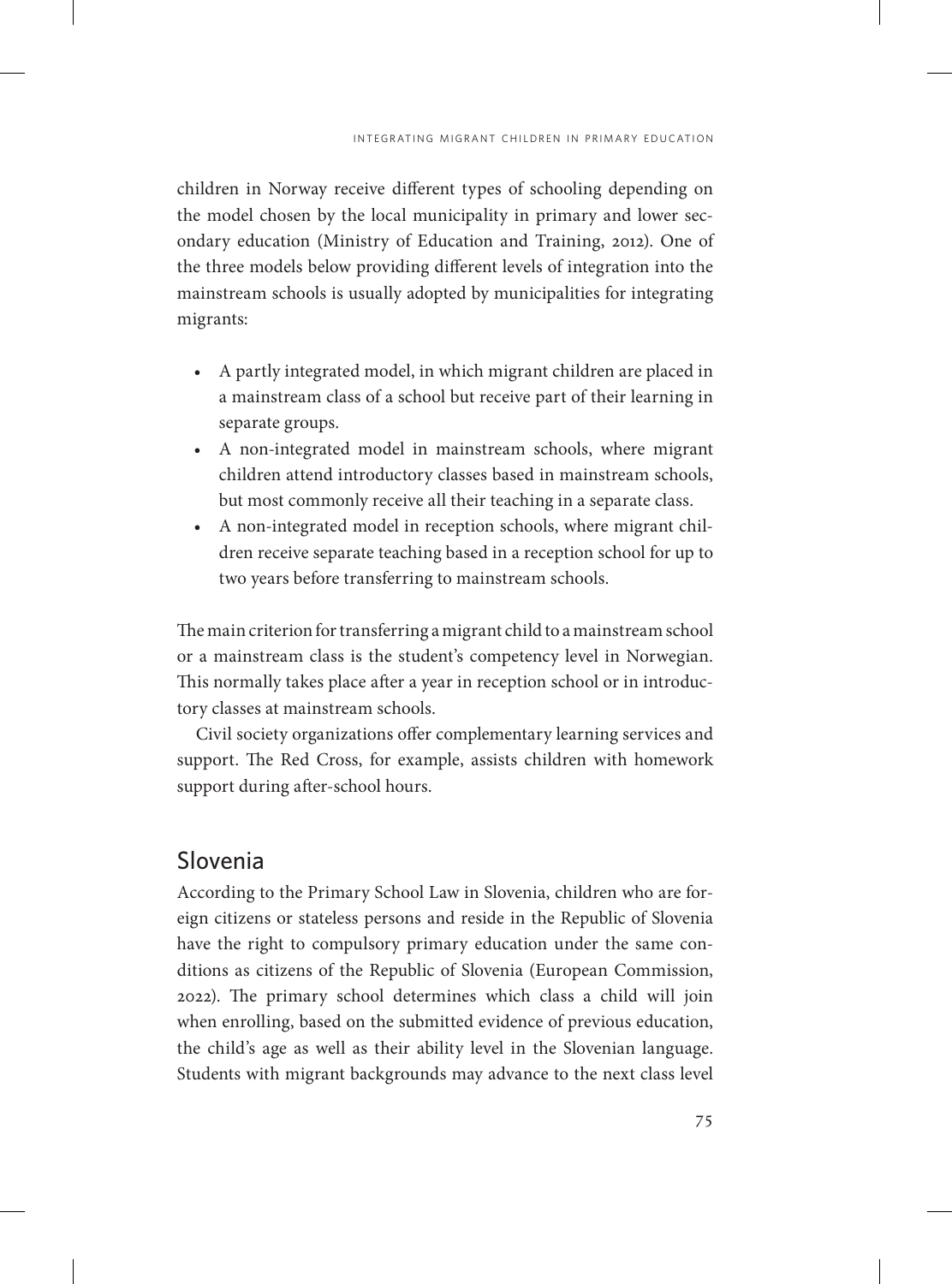in individual subjects without having been awarded formal grades, the only exception being the ninth grade, the final year of primary school, where pupils are assessed in order to advance to upper secondary education. Overall, schools in Slovenia enjoy a great level of autonomy and flexibility in implementing these guidelines. The first two years of school for a migrant child are commonly regarded as an adjustment period.

## **Method**

#### Sample

Most participants of the survey in all countries are educators working in formal primary education. The participants in Greece, Slovenia and Italy work with heterogeneous classes (a mix of migrants and non-migrants) with a small percentage working only with migrants (around 25%). The teachers who responded in Norway work in classes where migrant children are a majority (this is due to the sampling technique followed in Norway, where schools with a high percentage of migrant children were approached). Most participants in Greece and Italy are from NGOs and cultural organizations; they are working exclusively with migrant children. When it comes to specialist training for working with migrant children, the participants in Norway and Greece stand out with the largest proportion having received pre- or in-service training, and Italy and Slovenia having participants with the least training.

## Data collection

For the purpose of identifying educators' attitudes, practices and needs, an online questionnaire was distributed to educators in Greece, Italy, Norway, and Slovenia in the spring of 2020. The questionnaire was based on a survey carried out with stakeholders in adult education for newly arrived migrants in a previous project. It targeted representatives of stakeholder organizations (i.e., teachers, learning facilitators, school leaders etc.) active in the field of primary education regarding 1) their experience and needs when it comes to working with migrant children, and 2) their views on cultural expressions. By using a purposeful convenient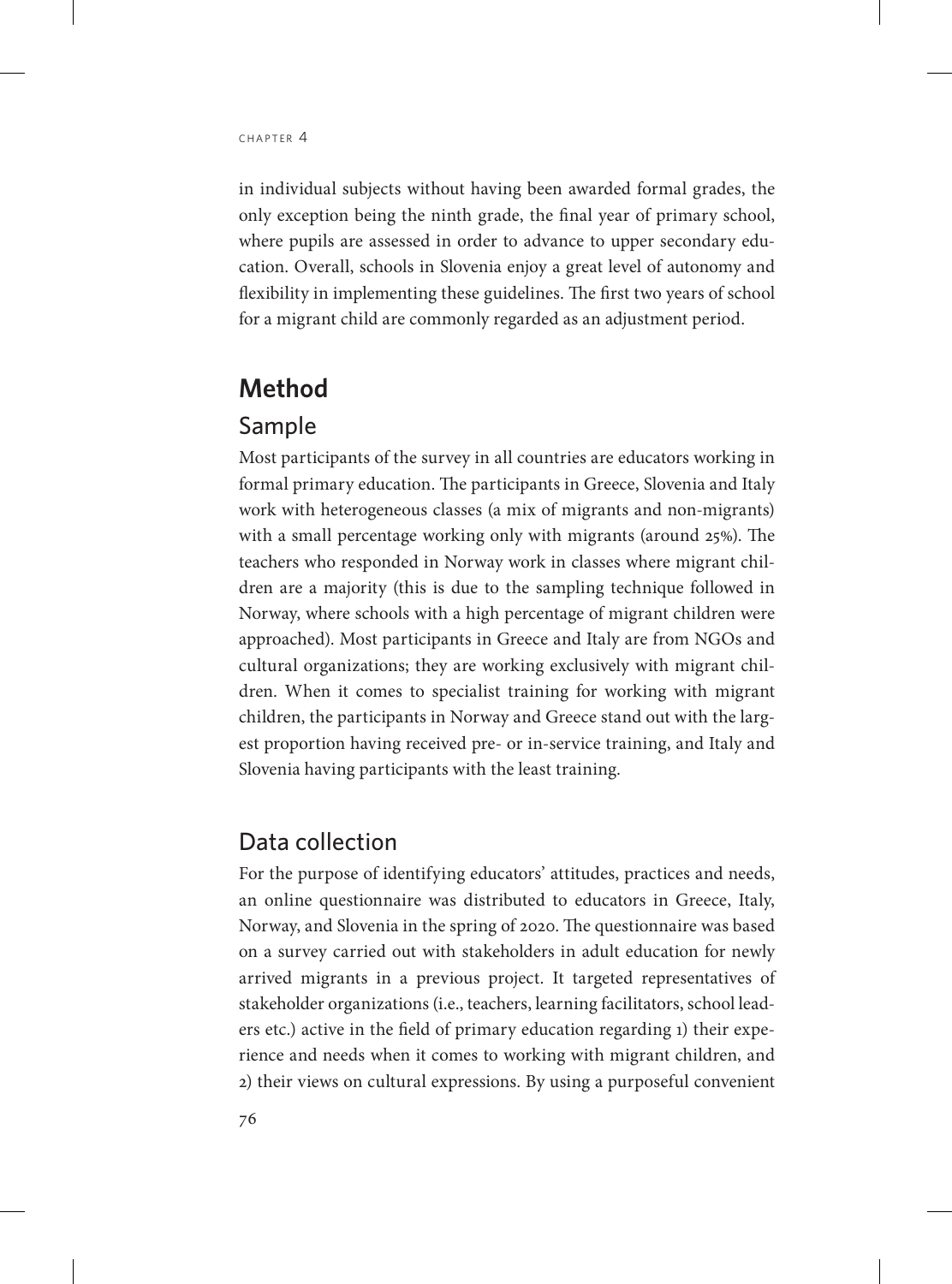sampling, the questionnaire was distributed to educators who belong to the partner institutions' professional networks. For example, in Norway the questionnaire was sent to the principal of a primary school, and she distributed it to relevant teachers (the ones who are involved in educating migrant children). The questionnaire was translated into the native languages in Greece, Italy, and Slovenia. In Norway, the questionnaire was used in English due to the high level of English competency amongst teachers. In total, 255 educators responded to the online questionnaire. The number of participants varied quite a lot between the countries due to the Covid19 pandemic.

The questionnaire consisted of a set of background questions (6 items) in addition to 20 closed and open-ended items. The open-ended items provided in-depth elaborations of the numerical data. The questionnaire was divided into three main parts:

1. Experience in multicultural classrooms (8 items). Example of an item from this scale: "What are the obstacles in adapting your teaching material and methods to accommodate the multilingual and multicultural diversity in the class?" The response was given on a Likert scale; it also gave the opportunity for "other" responses:

"Please rate "1-Not important at all," "2-Of some importance," "3-Of great importance"

- Lack of support from the educational framework (policy, curriculum, management etc.)
- Lack of time
- Lack of relevant learning methodologies/guidelines/resources
- Lack of relevant skills
- Increase in workload
- Other:
- 2. Experience with cultural expressions A (3 items; for those who respond that they do not have any experience using cultural expressions in working with migrant children). Example of an item from this scale: "If you don't use cultural expressions in your work with multilingual and multicultural classes, to what extent do the reasons given below play a role?" Here the response was also given on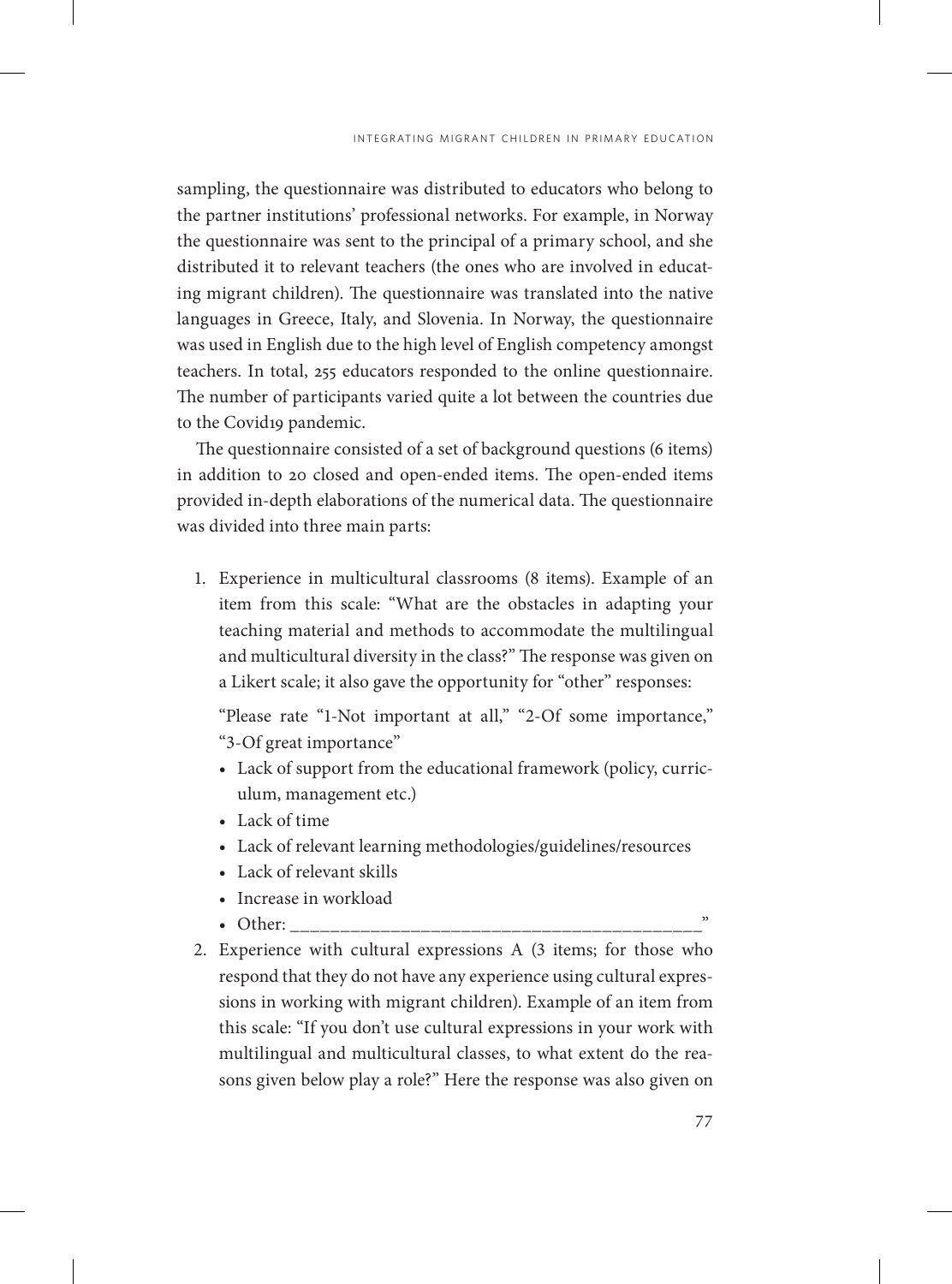a Likert scale: "Plays a huge role / Plays a role to some extent / Plays no role

- I don't know enough about what a cultural expression is
- I don't know enough about how to use cultural expressions
- I am personally not interested in cultural expressions
- I'm not encouraged to use them in my organization
- I don't have enough time and resources in my organization to use such methods
- I don't think they are relevant to my teaching"
- 3. Experience with cultural expressions B (9 items; for those who respond that they have experience using cultural expressions in working with migrant children). Example of an item from this scale: "To what extent could cultural expressions be used to support newly arrived pupils in need of extra support in their learning and development?" The response was given on a Likert scale here as well: "Rate "1-Not at all", "2-To some extent", "3-A great deal".
	- Language learning
	- Basic skills training
	- Mental well-being
	- Overall performance in school

The analysis was based on the topics of the items and was related to the three main parts of the questionnaire:

| Part one:   | Experience in multicultural classrooms                                       |
|-------------|------------------------------------------------------------------------------|
| Categories: | Challenges and learning priorities, and support and practices                |
|             | Part two and three: Experience with cultural expressions A and B Categories: |
|             | Experience using cultural expressions; benefits of using                     |
|             | cultural expressions; and further education needs.                           |

# **Findings**

The following sections respond to each of the two parts of the research question posed in this chapter.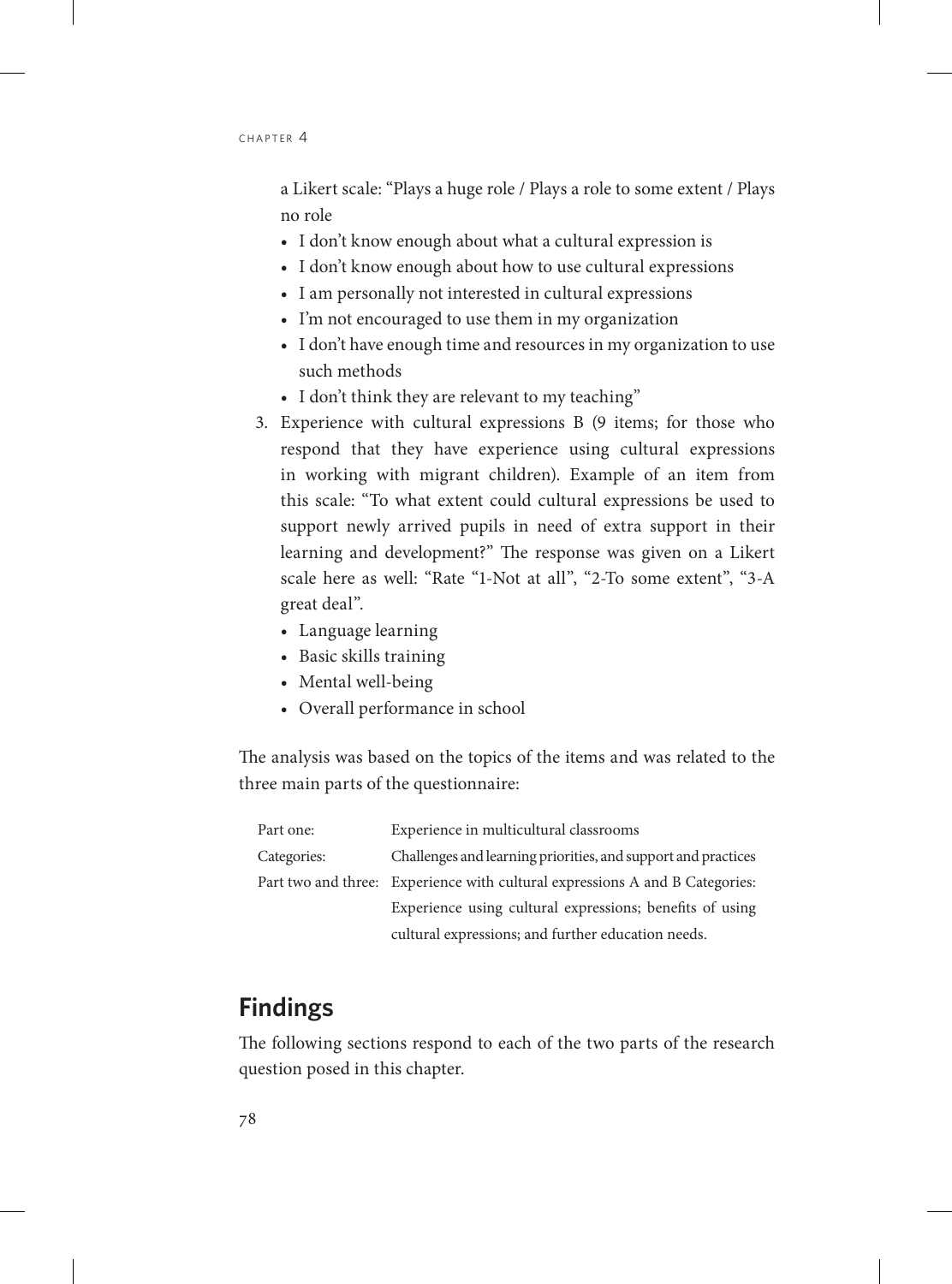# Part one: Experience in multicultural classrooms *Challenges and learning priorities*

Respondents in all four countries agreed that working with migrant children requires a different approach to classes of non-migrant children only. Results ranged from 97.6% in Norway to 84% in Greece. Among the respondents who disagreed with this statement in Greece, several highlighted the principle that differentiation is a necessary concern with all children regardless of background. They also pointed out that it is important to create a learning environment that favors the development of language skills for pupils with different mother tongues.

In all four countries, the issue of migrant children's language difficulties was identified as most important (Means on a three-point Likert scale: Greece  $M = 2.8$ , Norway  $M = 2.9$ , Slovenia  $M = 2.9$ ; Italy  $M = 2.6$ ). Concerns about children's different ability levels were highlighted as the second most important issue in Norway ( $M = 2.6$ ) and Italy ( $M = 2.5$ ), while 59.5% of all the respondents marked communication problems between teachers and parents as highly important. Respondents in Greece ranked communication problems between educators and children as the second most important issue ( $M = 2.3$ ). As in Norway, communication problems with children's families were ranked as the third most important issue here. In Slovenia, communication problems between educator and children, migrant and native children within the class, as well as between teachers and parents were highlighted as the second most important issues ( $M = 2.7$ ). The relevance of social issues such as classroom management challenges, conflicts between groups of children or bullying is ranked lowest in all four countries.

Respondents were asked to rank the learning priorities for the integration of children of migrant backgrounds to the school community. Developing teamwork skills is ranked as the top priority in Greece (M = 3.0), Norway ( $M = 2.9$ ), and Italy ( $M = 2.8$ ). In Slovenia, acquiring competence in the native language and developing verbal and non-verbal communication skills were identified as top priorities (2.9 and 2.8 respectively). In Greece, Italy, and Norway, developing verbal and non-verbal communication skills and competencies in the native language were also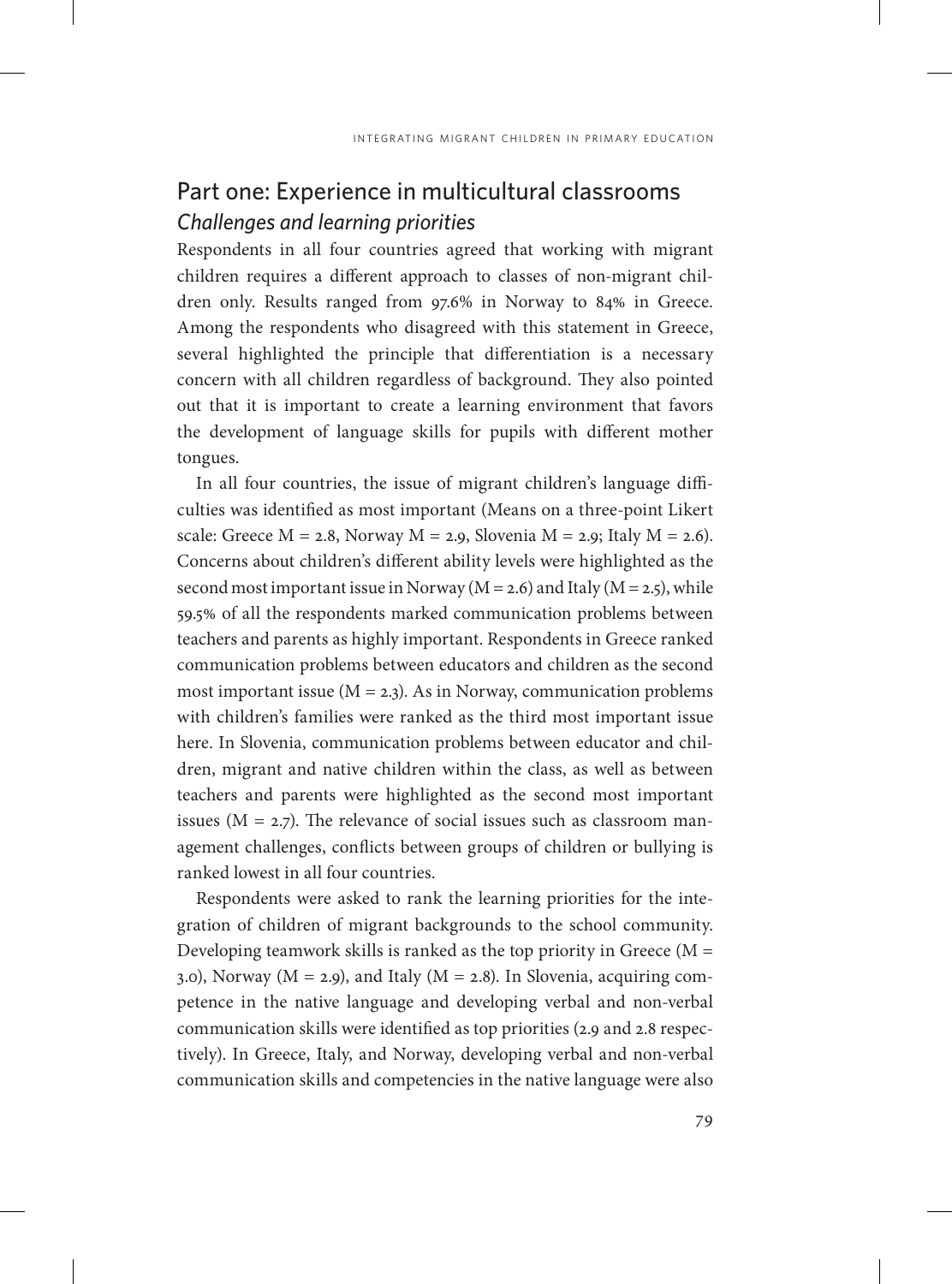ranked as highly important. In the following open-ended item, respondents in Slovenia highlighted amongst other things learning cultural and behavioral patterns of the new, local environment, while teachers in Norway emphasized learning social codes in playing and the values of the school community. The need to develop skills in English as a foreign language is ranked lowest in all countries (Slovenia  $M = 2.0$ ; Norway  $M = 2.0$ ; Greece  $M = 2.1$ ; Italy  $M = 2.0$ ).

#### *Support and practices*

The vast majority of the respondents in the four countries stated that they have to adapt their learning material and methods in order to accommodate the multicultural and multilingual character of their classes (100% in Greece; 97% in Norway and Slovenia; 90% in Italy).

In Norway, access to relevant learning material and resources stand out as the most significant factors in supporting work with migrant chil $dren (M = 2.8)$ . Support from management and support from pupils' parents are seen as highly significant as well  $(M = 2.8)$ . Eighty percent of participants highlight the support of native children as a factor of great importance  $(M = 2.6)$ . In Greece, the vast majority recognizes the great importance of all factors proposed in the survey. In Slovenia, all factors were rated as highly important by a majority of participants, with support from management as the most important factor  $(M = 2.9)$ , and support from children's families ( $M = 2.8$ ) as second. In Italy, respondents highlight the importance of necessary resources  $(M = 2.8)$  and support from management  $(M = 2.7)$ .

In Greece and Norway, over 70% of respondents stated that they must adapt their material and methods often or very often. In Italy and Slovenia fewer respondents reported that they did this to a great extent (45% and 42% respectively). Between 15% and 20% in these two countries say that they rarely do so. Regarding the constraints respondents face in adapting teaching material, lack of relevant learning methodologies is highlighted as the most important issue in Greece ( $M = 2.7$ ) and Italy  $(M = 2.6)$ . Respondents in Slovenia identified lack of support from the educational framework and increase in workload as the most important issues  $(M = 2.4)$ .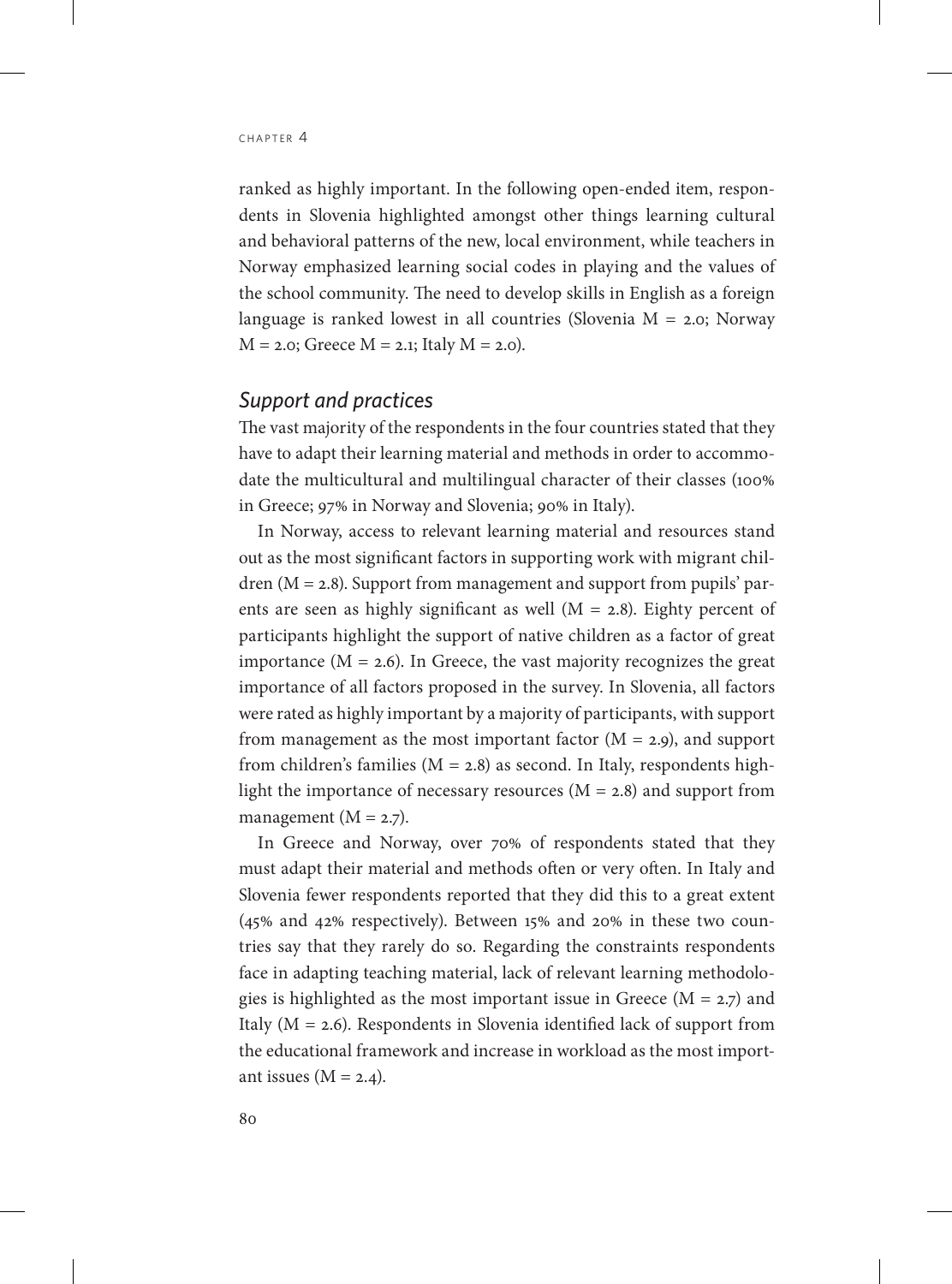Other factors highlighted in different countries are lack of time and lack of support from the educational framework. Notably, lack of relevant skills was among the two least highlighted constraints in all countries.

## Part two: Experience with cultural expressions *Experience using cultural expressions*

A majority of the respondents in all four countries have experience working with cultural expressions, although the amount varied significantly in the four countries (Greece 79%; Italy, 65%; Norway 69%; Slovenia 56%). The respondents who do not yet have experience with using cultural expressions in their work attributed this mainly to a lack of knowledge of what cultural expressions are and how to use them in a learning environment as well as the lack of time and resources in their organization to use such methods. It is also important to note that a large majority of these participants are interested in cultural expressions and think they are relevant to their work; moreover, receiving encouragement from their organization to use them is not a decisive issue (Greece  $M = 1.5$ ; Italy  $M = 1.6$ ; Norway  $M = 1.7$ ; Slovenia  $M = 2.4$ ).

The participants who had at that point experience in using cultural expressions in their work were invited to state which types of cultural expressions they have used in their work with pupils having a migrant/ refugee background. In Greece, over 70% stated they had used art, photography, and design in their work. In Italy, storytelling (80%), and working with cultural heritage objects and topics (69%) were the most popular answers, while in Norway, music (89%) and literature (86%) were most widely used. In Slovenia, storytelling (68%) and music (66%) were the most popular items.

Asked to give examples of themes and activities carried out in this regard, responses included "creating collages of images, presentation of customs from the countries of origin, narration of fairy tales and stories from the homelands of students, flavors and traditional foods from the different countries represented in the class, using ethnic dances and musical instruments" as well as "international days and UNESCO and Comenius projects".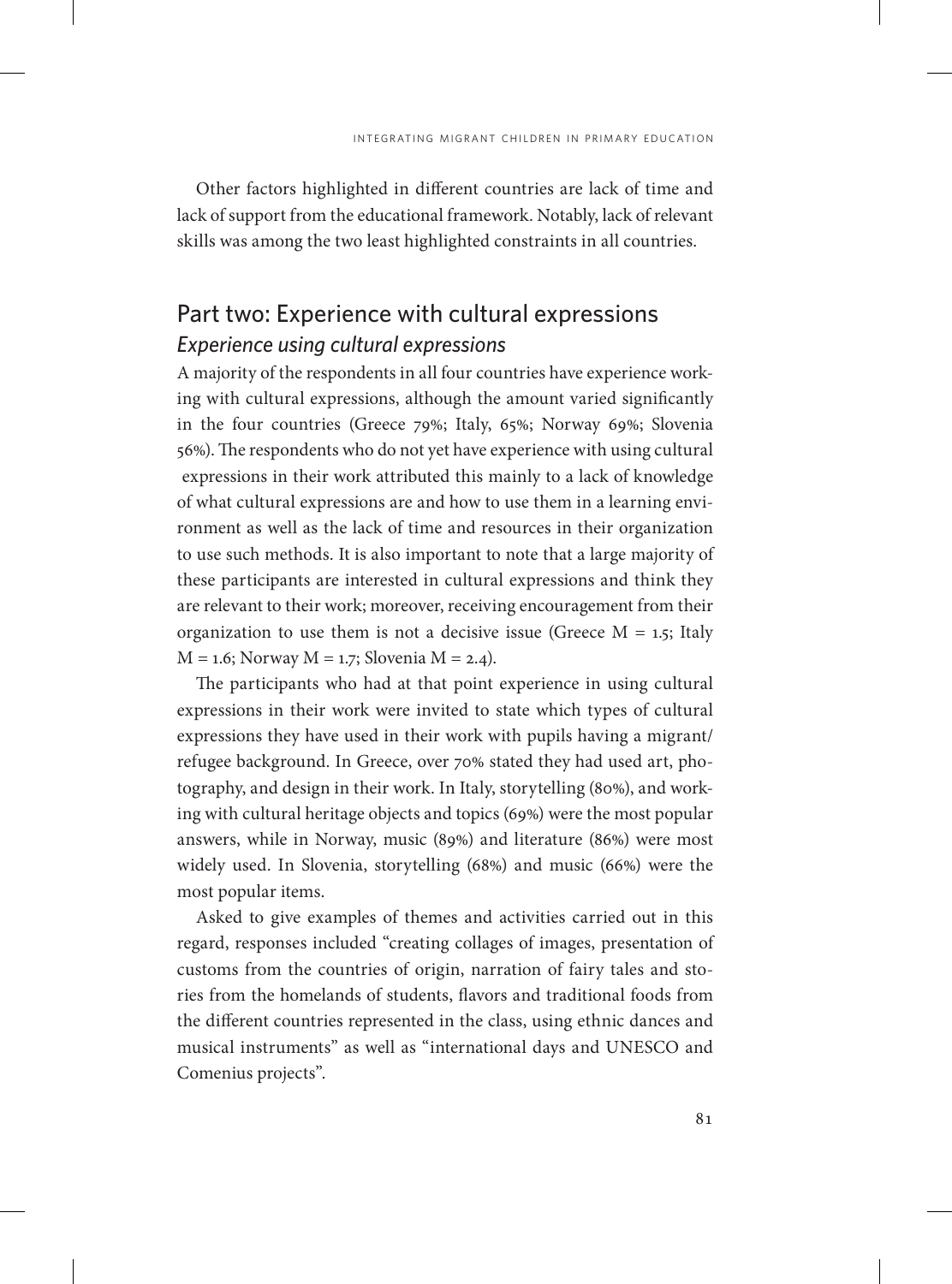#### *Benefits of using cultural expressions*

The respondents were invited to rank in terms of importance the different ways in which learning through cultural expressions can help migrant children. In Greece, most weight was placed on the cultural expressions' ability to help and encourage migrant children to develop their self-esteem, express difficult emotions, be active in class and increase their feeling of happiness and wellbeing  $(M = 3.0)$ . In Italy, easing children's integration into the school community and encouraging them to be active in classes receive the highest score  $(M = 2.8)$ . In Norway, the benefit highlighted by most participants is the potential for cultural expression to help children discover cultural similarities (M = 2.8). In Slovenia, the benefits highlighted the most are encouraging children to be active in classes ( $M = 2.7$ ), supporting them to learn a new language  $(M = 2.6)$ , helping them to develop an understanding of the new country's culture  $(M = 2.6)$ , and easing their integration into the school community  $(M = 2.5)$ .

Respondents were also asked whether, in their view, the use of cultural expressions could have any potential negative effects. Although the vast majority of respondents did not think so, some described possible challenges. For instance, among the respondents in Norway, two mentioned issues related to stereotyping and insensitive student reactions:

If the teacher isn't aware of and follows up on negative or condescending reactions to cultural expressions that co-students perceive as strange or funny.

Younger children often laugh at/make fun of cultural expressions from a foreign country, without thinking. This has, in my experience, led to unpleasant experiences and memories for others, and has discouraged them from talking about their own cultures at school and even resulted in them being embarrassed by their cultural backgrounds.

Respondents in Italy raised similar issues and underlined the importance of mediating between different ideas and stressing the positive values of diversity.

Respondents who saw negative effects in Slovenia (14%) perceived a danger in the over-use of cultural expressions, stating amongst other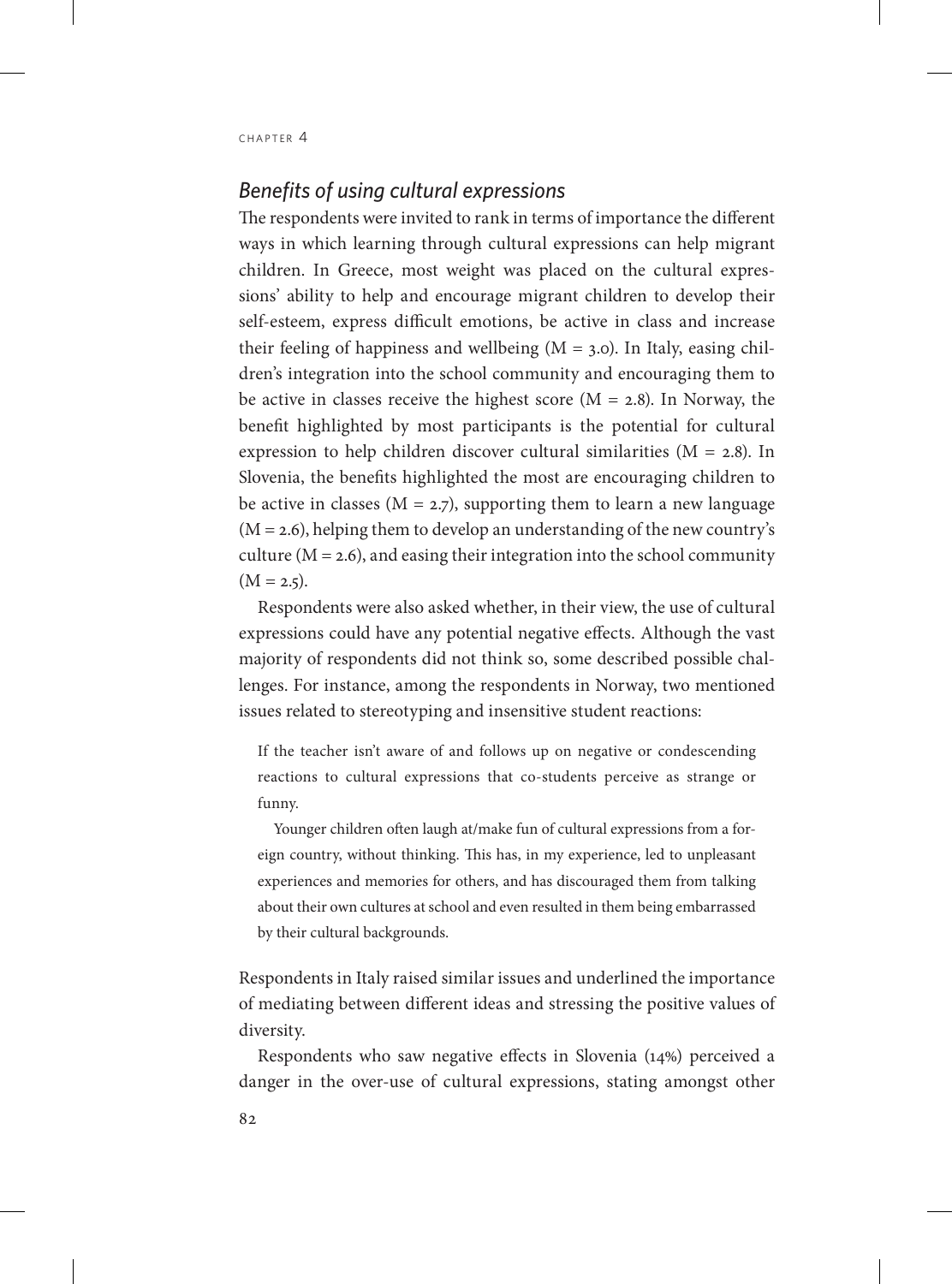things that "immigrant pupils involve too much of their culture in thinking and inclusion in the system… some do not even try to speak Slovene as they think we understand them in some way".

Regarding the extent to which the cultural expressions can be used to support different fields of learning and development of migrant children, the vast majority recognize that cultural expressions can be of great use in language learning, basic skills training, mental wellbeing, and children's overall performance in school. Asked to expand on an open-ended question, respondents added the following comments:

- "The use of cultural expressions can be used in all fields of learning and personal development, including the pupils' integration into the school and local community" (Greece).
- "Adult learning activities involving parents" (Italy).
- "Inclusion in the social and cultural system outside schools (sport, after school activities, leisure, etc.)" (Italy).
- "Social skills, cooperation, respect, identity affirmation" (Norway).
- "Native learners learn about different cultures and will welcome newcomers with less prejudice. Newcomers will thus be accepted more easily and integrated more easily into the peer groups" (Norway).
- "Developing a positive self-image and making friends" (Slovenia).

An additional open-ended item invited respondents to state in what way they believe their own practice would benefit from the increased use of cultural expressions. Most responses focus on the cultural expressions' ability to facilitate the learning process and offer opportunities for the development of new learning techniques and making teaching more interesting. Examples of comments made in the open-ended question are:

- "Gain new educational tools for multicultural classes and all kinds of students" (Italy).
- "Explore new kinds of educational activities" (Italy).
- "Facilitate the relationship between teacher and migrants/refugees" (Italy).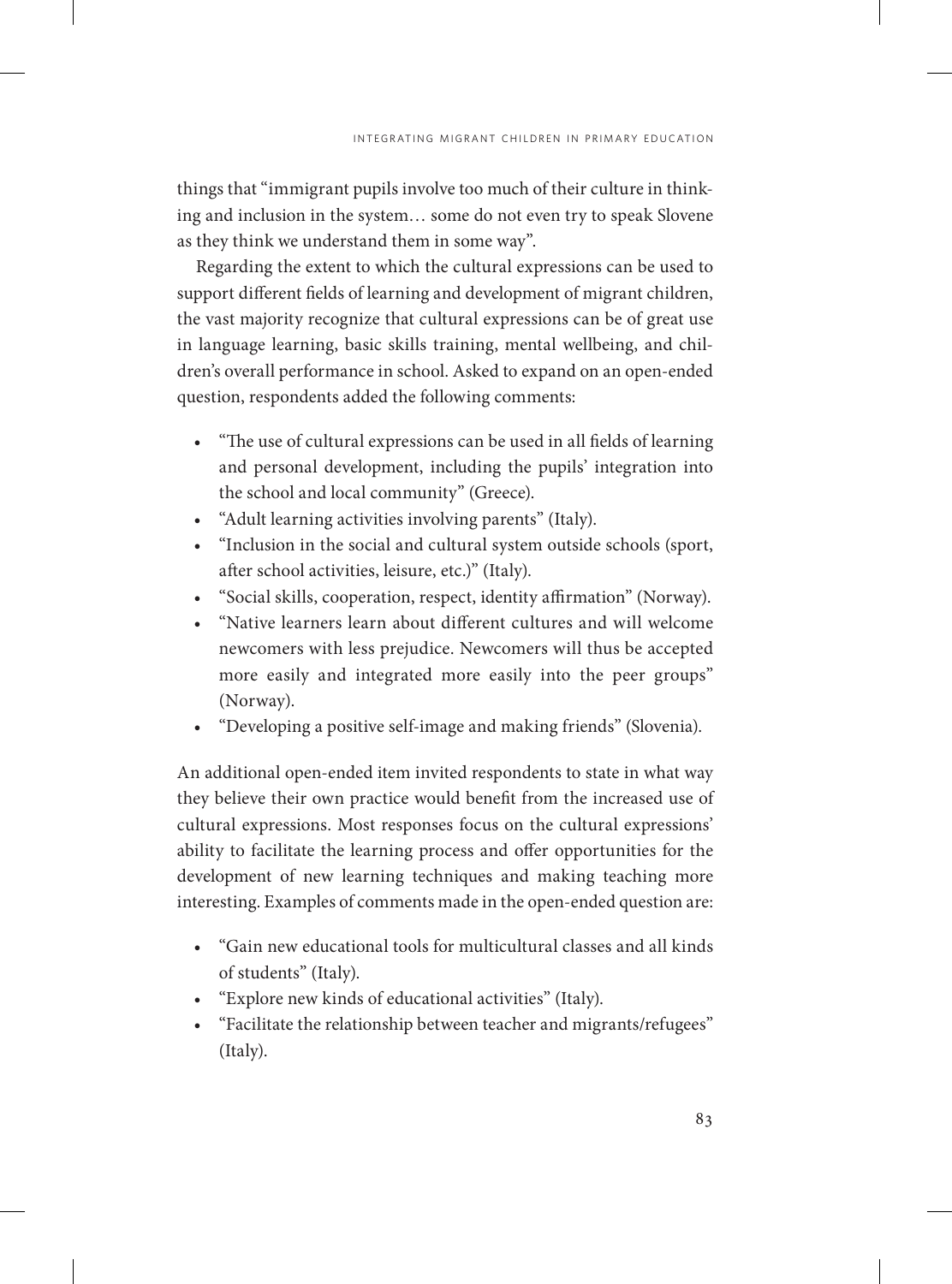- "Adds more color to my teaching. Gives pupils shared experiences across cultural backgrounds, which in turn makes the class more unified" (Norway).
- "I will have a greater variety of materials to use in teaching. I too will learn something new about other cultures" (Norway).
- "Improved relations with students and their families" (Norway).

#### *Further education needs*

Finally, respondents were asked to indicate what form of training or material they would find more helpful in order to implement or better employ cultural expressions in their work as educators. In Norway and Slovenia, inspirational material with good examples of activities gained the highest score as being very helpful ( $M = 2.8$  and  $M = 2.7$  respectively). In Greece, training on how to communicate the importance of using cultural expressions ( $M = 2.7$ ) as well as ready-made modules ( $M = 2.6$ ) were seen as very helpful by most respondents. In Italy, basic training courses  $(M = 2.8)$  and modules that are easily adaptable  $(M = 2.9)$  were seen as most helpful. The greatest variation in this item relates to the usefulness of gaining more theoretical knowledge about cultural expressions. While a majority of respondents in Greece found this very helpful (M = 2.5), participants in the other countries rated this factor as much less important: in Norway ( $M = 2.2$ ) and Italy ( $M = 2.4$ ), less than one-third of respondents highlighted this factor, while in Slovenia just above one-third rated this very helpful  $(M = 2.3)$ .

Respondents were invited to comment on further factors that would help them implement cultural expressions in their practice. Highlighted factors included the following:

- More time for preparation (Slovenia and Norway).
- Building a local network of educators to share experience and good practices (Italy).
- Websites and/or Facebook pages with examples and tools for educators (Italy).
- Experience sharing among entire school staff and creating common methodologies within schools (Italy).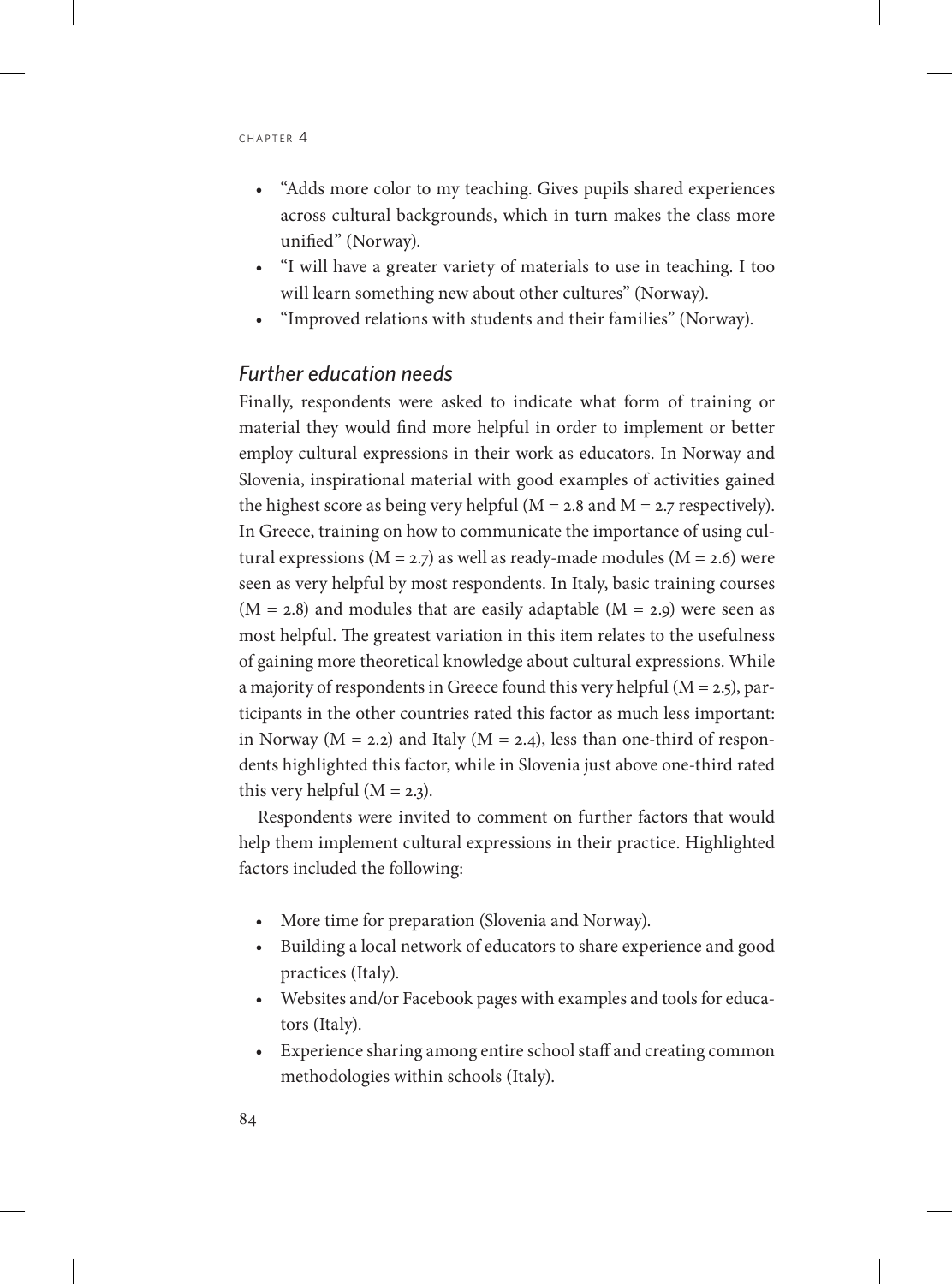- The need for immigrants to learn Slovene before they enter school, which would make it easier for all (Slovenia).
- Opportunities to work in smaller groups with a mentor/supervisor (Slovenia).

#### **Discussion and implications for ELT**

Concurring with research charting the needs of people with multicultural and multilingual backgrounds (García, 1991; Lahdenperä, 2014), the respondents in the present study to a great extent agree that migrant children need different types of learning activities than the ones they usually use, even though it is worth noting that a smaller number of respondents say they actually carry this out in practice (compare Oranje, 2021). The need for appropriate learning material has been highlighted in a number of studies on teachers in migrant education (e.g., Burner & Carlsen, 2017, 2019; Illman & Pietilä, 2018). Teachers of introductory classes interviewed in Norway stated that they are constantly looking for resources and textbooks to vary and adapt their teaching approaches to migrant children. Finding and using adapted material and approaches is a challenge when national educational authorities maintain the same curricula and tests for migrant children as with non-migrant children and expect the same results. Perhaps it would be wiser to adapt curricula and tests to migrant children's needs and abilities, then progress and expect more of them the longer they have lived in their new country. When not doing so, the experienced gaps between what migrant children can do and say compared with non-migrant children may be perceived as problematic. Evidence of this is found in the present study when the respondents highlight differences in the children's "language abilities" (general language abilities even though they probably mean the target language) and communication problems as challenging.

As the responses on learning priorities show, the language of the new country is, understandably, considered to be the most important language. Some open-ended comments from educators in Slovenia emphasized this point especially forcefully, stating that students should learn the language of schooling before attending school and that focusing too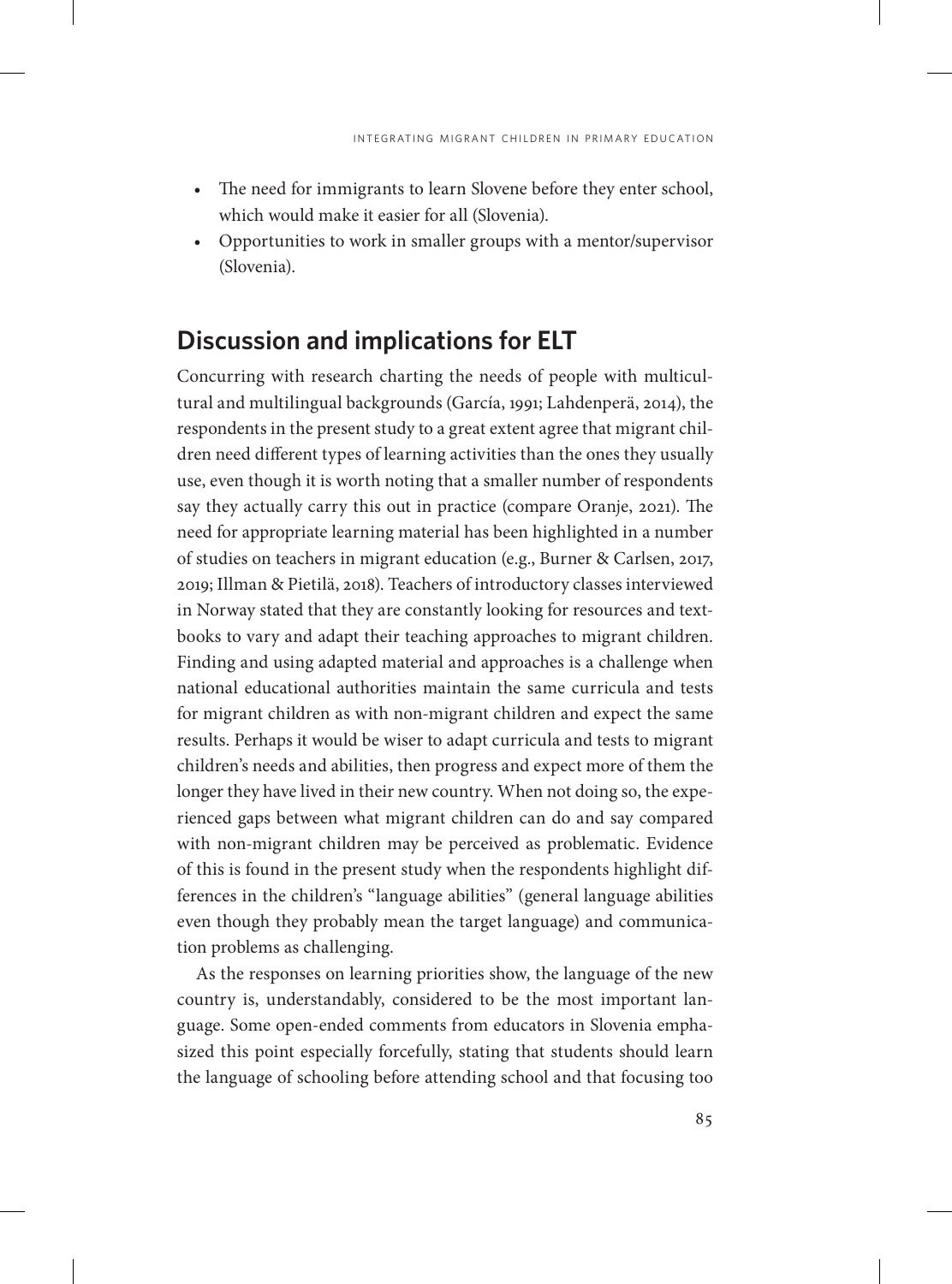much on students' cultural diversity can hinder their willingness to integrate. Similar attitudes have been described in international studies on teachers' attitudes towards migrant students and multilingualism, among other things resulting in school policies prohibiting the use of languages other than the language of schooling (De Angelis, 2011; EU, 2015).

Interestingly, the migrant children's third language, English, has low priority among the respondents. This echoes results from our own studies in Norway, which showed that EFL classes were sometimes reduced or neglected in order to spend more time on Norwegian (Burner & Carlsen, 2017, 2019). To explain this reaction, English teachers interviewed in these studies expressed a belief that migrant children learn English through the language of the host country. However, for successful integration to take place, we recommend concurrent stimuli of children's entire language repertoire – first language (mother tongue), second language (the language of the new country), and not least any other foreign languages (such as EFL) (García & Wei, 2014).

Sometimes all the demands put on educators can seem unbearable. As pointed out by the respondents in the present study, it's important for them to have a reduced workload and more support from the leadership. As evidenced in the study, working with migrant children requires different approaches and a larger toolkit. It cannot be expected of educators that they increase their competency and find new and exciting resources and methods without receiving enough support and time to do so in return.

In terms of implementing culture-based approaches, differences between stakeholders in the four countries were clearest on the topics of perceived benefits. Respondents in Greece highlighted the potential of personal development, such as strengthening self-esteem. Respondents in Norway, Italy and to a lesser extent Slovenia, emphasized pedagogical aims, such as students' integration, concurring with the research focus of Cummins et al. (2015) and Kalaja and Pitkänen-Huhta (2020). Interestingly, language acquisition aims received relatively low scores in Norway (under 50% of respondents rated this area highly important), which perhaps indicates a lack of awareness about the potential of using art-based approaches, literature and other cultural expressions as a basis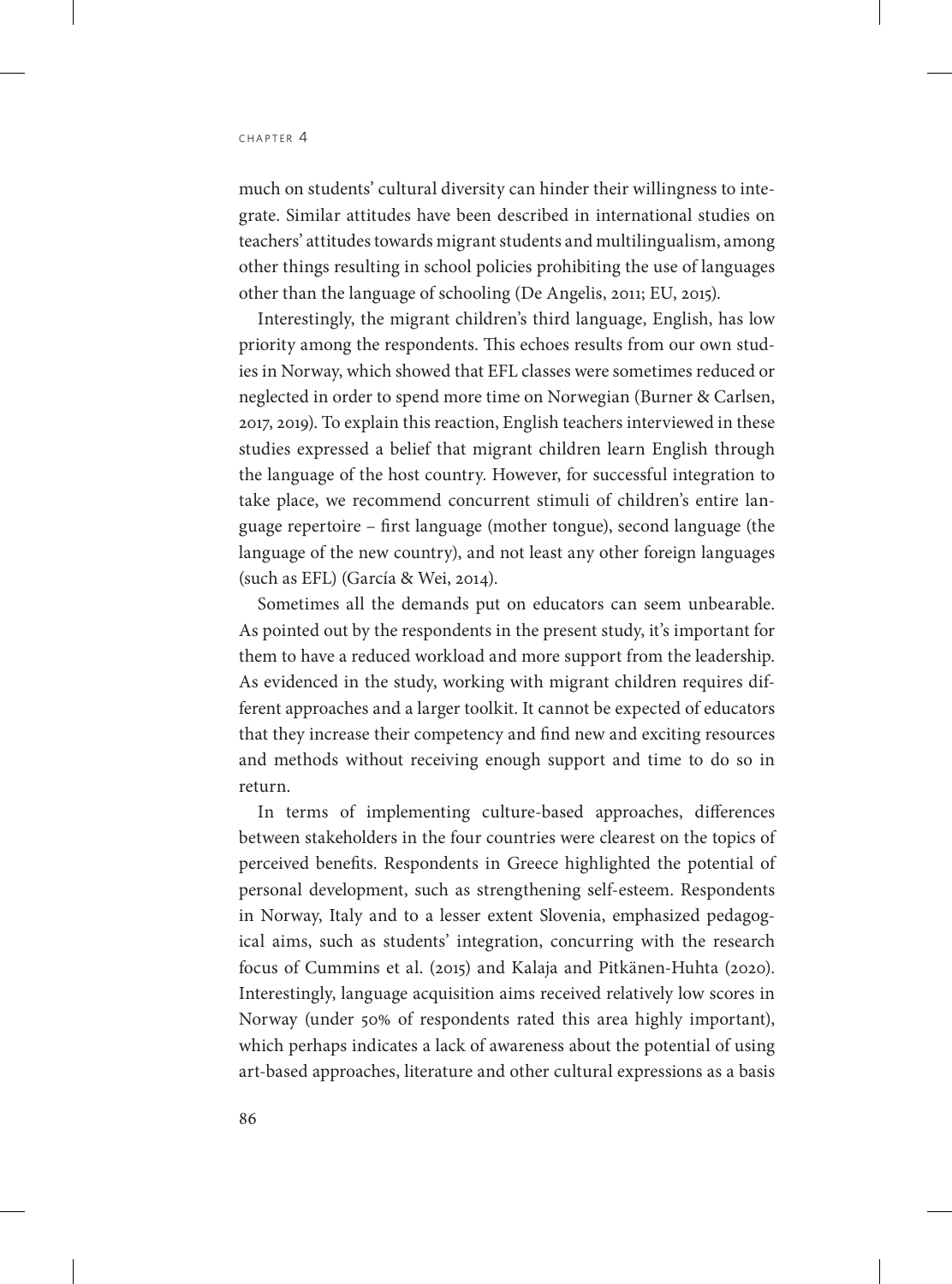for language development. It is noteworthy in this connection that the perceived need among respondents to gain greater insight into the theoretical foundations of culture-based learning received a low score in the item related to professional development in all countries apart from Greece.

It is clear from the survey that educators in all countries see benefits for both their students and their own teaching practice. As respondents in Norway highlighted, including a variety of cultural expressions from different countries can "add color" to their teaching and help them gain greater insight into different cultures. However, it is also worth noting the possible challenges raised by focusing on students' diverse cultural backgrounds, as these are rarely highlighted in research on this topic (but see Houghton et al., 2013). Comments from educators in Norway and Italy underline the importance of cultural sensitivity in planning, managing and choosing appropriate material to avoid stereotyping and, in the worst case, ridicule and bullying. This practical perspective points to the potential pitfalls of intercultural education. This sensitivity among educators can be related to Byram's notion of "critical cultural awareness", i.e., the "ability to evaluate critically and based on explicit criteria perspectives, practices and products in one's own and other cultures and countries" (Byram, 1997, p. 63). Understandably, highly diverse cultural settings provide additional challenges for teachers in this respect, not least given the lack of suitable teaching material. As analyses of textbooks used in Norwegian primary schools have shown, insensitive and stereotypical portrayals of cultural groups, for example representations of indigenous cultures, are all too common in teaching material (Brown & Habegger-Conti, 2017).

# **Concluding remarks**

This chapter has reported on approaches to migrant education in four European countries who have participated in the OpenEYE ERSMUS project and on educators' views regarding the integration of migrant children in primary education. The findings provide a small contribution to the under-researched field concerning the ongoing work with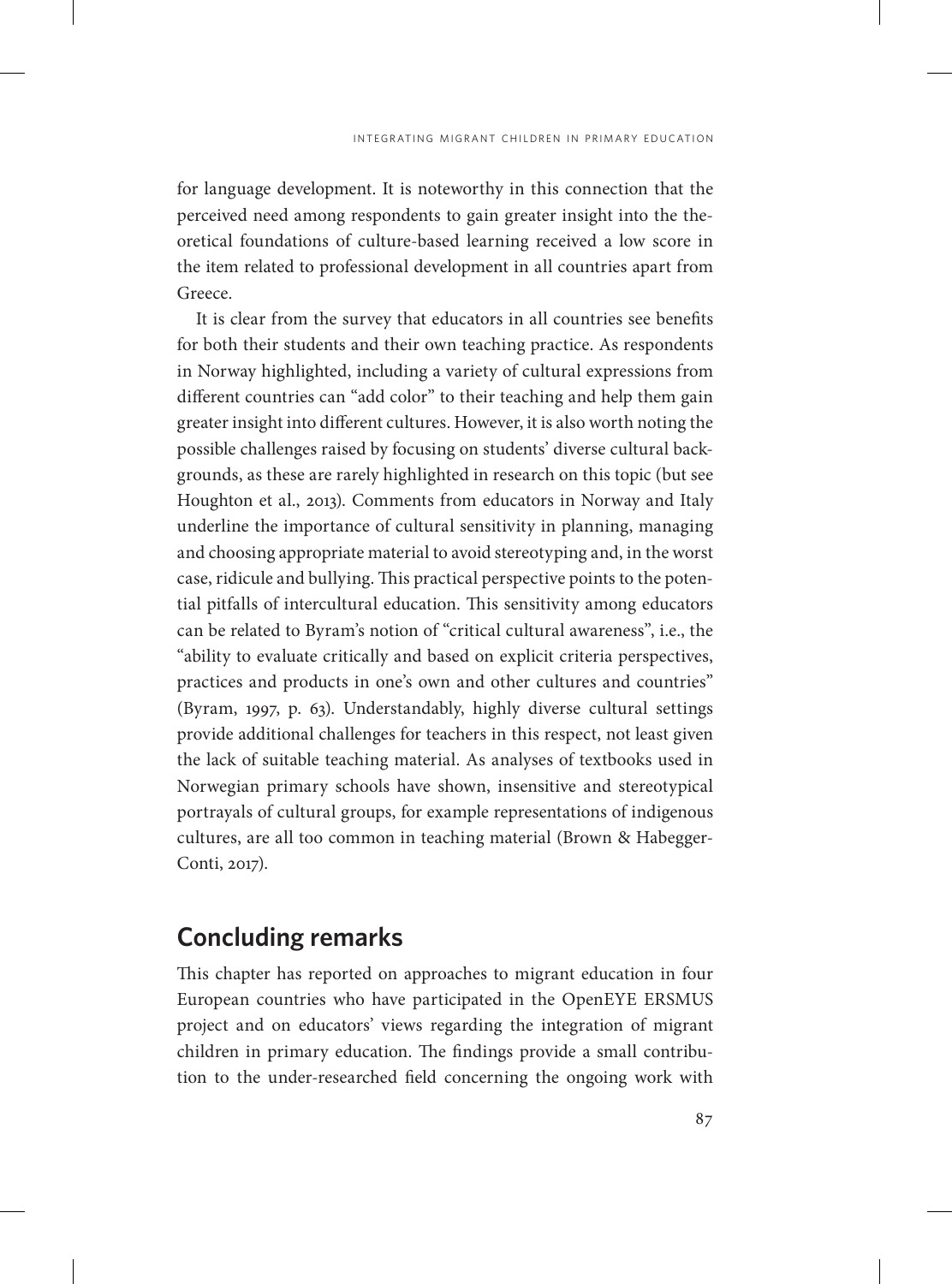including migrant children's language and culture in their new education setting. On the one hand, the findings highlight a high degree of awareness among educators about the need to adapt teaching methods and material to meet the needs of migrant children. On the other hand, the results also show the need for appropriate continuing education opportunities for educators working with migrant children, especially concerning multilingualism and the learning potential of cultural expressions to aid integration and language development. This is highly relevant for the instruction of English as the children's third language. It needs to be nurtured and used both to advance their language repertoire (goal) and build bridges to their first and second language (means). Finally, one of the main positive outcomes of the project described in this chapter has been its interdisciplinary nature, above all the exchange of expertise, experiences and working methods in migrant education between different educational and cultural institutions in four distinct European countries. We call for further empirical research that explores interdisciplinary and culture-based approaches in highly diverse student groups more broadly in ELT as well as formal and informal educational contexts.

#### **References**

- Barcelos, A. M., & Kajala, P. (2013). Beliefs in SLA: teacher. In C. A. Chapelle (Ed.), *Encyclopedia of applied linguistics*. Wiley Blackwell.
- Beiler, I. R. (2019). Negotiating multilingual resources in English writing instruction for recent immigrants to Norway. *TESOL Quarterly, 54*(1), 5–29.
- Bland, J. (2020). Using literature for intercultural learning in English language education. In M. Dypedahl & R. E. Lund (Eds.), *Teaching and learning English interculturally* (pp. 69–89). Cappelen Damm Akademisk.
- Burner, T., & Carlsen, C. (2017). English instruction in introductory classes in Norway. In K. Kverndokken, N. Askeland, & H. H. Siljan (Eds.), *Kvalitet og kreativitet i undervisningen – ulike perspektiver på undervisning* [*Quality and creativity in instruction – different perspectives on teaching*] (pp. 193–208). Fagbokforlaget.
- Burner, T., & Carlsen, C. (2019). [Teacher qualifications, perceptions and practices](https://www.tandfonline.com/eprint/g77UEERksJ2AG8Ht9PAF/full?target=10.1080%2F14790718.2019.1631317&fbclid=IwAR1UDOoQmlwhpxr8eko7A85LjNnCjO87ZIZUUjzKQiQANy6go8FWgCCagMo)  [concerning multilingualism at a school for newly arrived students in Norway.](https://www.tandfonline.com/eprint/g77UEERksJ2AG8Ht9PAF/full?target=10.1080%2F14790718.2019.1631317&fbclid=IwAR1UDOoQmlwhpxr8eko7A85LjNnCjO87ZIZUUjzKQiQANy6go8FWgCCagMo) *International Journal of Multilingualism, 19*(1), 35–49. [https://doi.org/10.1080/1479](https://doi.org/10.1080/14790718.2019.1631317) [0718.2019.1631317](https://doi.org/10.1080/14790718.2019.1631317)
- Byram, M. (1997). *Teaching and assessing intercultural competence*. Multilingual Matters.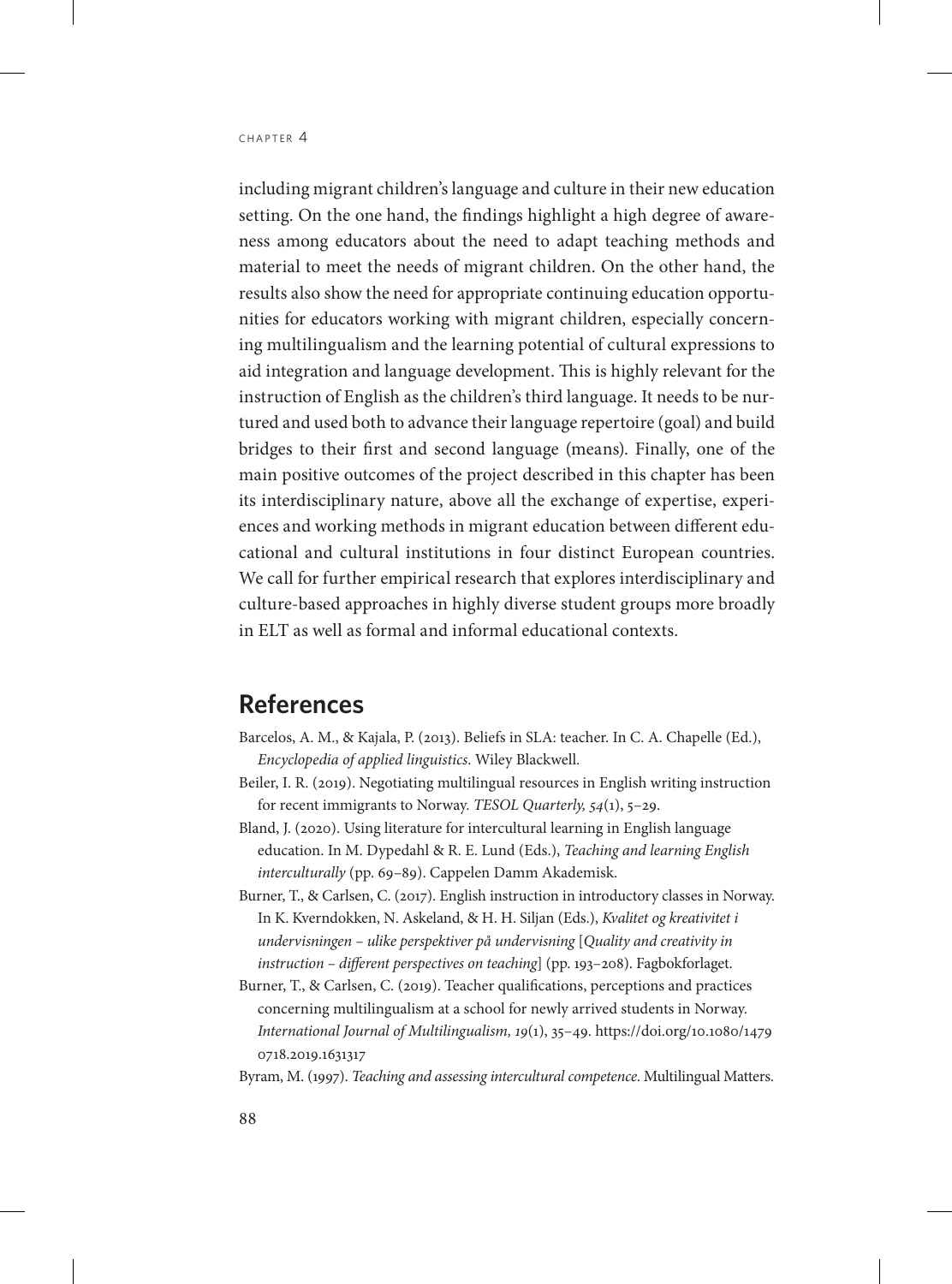- Council of Europe. (2001). *Common European framework of reference for languages: Learning, teaching, assessment*. Cambridge University Press.
- Cummins, J., Hu, S., Markus, P., & Montero, M. K. (2015). Identity texts and academic achievement: Connecting the dots in multilingual school contexts. *TESOL Quarterly 49*(3), 555–581.
- De Angelis, G. (2011). Teachers' beliefs about the role of prior language knowledge in learning and how these influence teaching practices. *International Journal of Multilingualism, 8*(3), 216–234.
- Dypedahl, M., & Lund, R. E. (Eds.). (2020). *Teaching and learning English interculturally*. Cappelen Damm Akademisk.
- EU. (2015). *Language teaching and learning in multilingual classrooms*. European Union.
- European Commission. (2022). *Slovenia. European support and guidance*. [https://](https://eacea.ec.europa.eu/national-policies/eurydice/content/educational-support-and-guidance-68_en) [eacea.ec.europa.eu/national-policies/eurydice/content/educational-support-and](https://eacea.ec.europa.eu/national-policies/eurydice/content/educational-support-and-guidance-68_en)[guidance-68\\_en](https://eacea.ec.europa.eu/national-policies/eurydice/content/educational-support-and-guidance-68_en)
- García, R. L. (1991). *Teaching in a pluralistic society*. Harper Collins.
- García, O., & Wei, L. (2014). *Translanguaging: Language, bilingualism, and education*. Palgrave Macmillan.
- Gearon, M., Miller, J., & Kostogriz, A. (2009). *The challenges of diversity in language education*. Multilingual Matters.
- [Heggernes, S. L.](https://www.oslomet.no/om/ansatt/silehe/) (2021). A critical review of the role of texts in fostering intercultural communicative competence in the English language classroom. *[Educational](http://www.sciencedirect.com/science/journal/1747938X)  [Research Review](http://www.sciencedirect.com/science/journal/1747938X)* 33, 1–12.
- Honneth, A. (2006). *Kamp om anerkendelse* [*The fight for being acknowledged*]. Reitzels Forlag.
- Houghton, S. A., Furumura, Y., Lebedko, L., & Li, S. (2013). *Critical cultural awareness: Managing stereotypes through intercultural (language) education.* Cambridge Scholars Publishing.
- Illman, V., & Pietilä, P. (2018). Multilingualism as a resource in the foreign language classroom. *ELT Journal*, *72*(3), 237–248.
- Kalaja, P., & Pitkänen-Huhta, A. (2020). Raising awareness of multilingualism as lived – in the context of teaching English as a foreign language. *Language and Intercultural Communication, 20*(4), 340–355.
- Kramsch, C. (1993). *Context and culture in language teaching*. Oxford University Press.
- Krulatz, A., & Iversen, J. (2019). Building inclusive language classroom spaces through multilingual writing practices for newly-arrived students in Norway. *Scandinavian Journal of Educational Research, 64*(3), 1–17.
- Lahdenperä, P. (2004). Interkulturell pedagogik hvad, hur och varför? [Intercultural education – what, how and why?]. In P. Lahdenperä (Ed.),